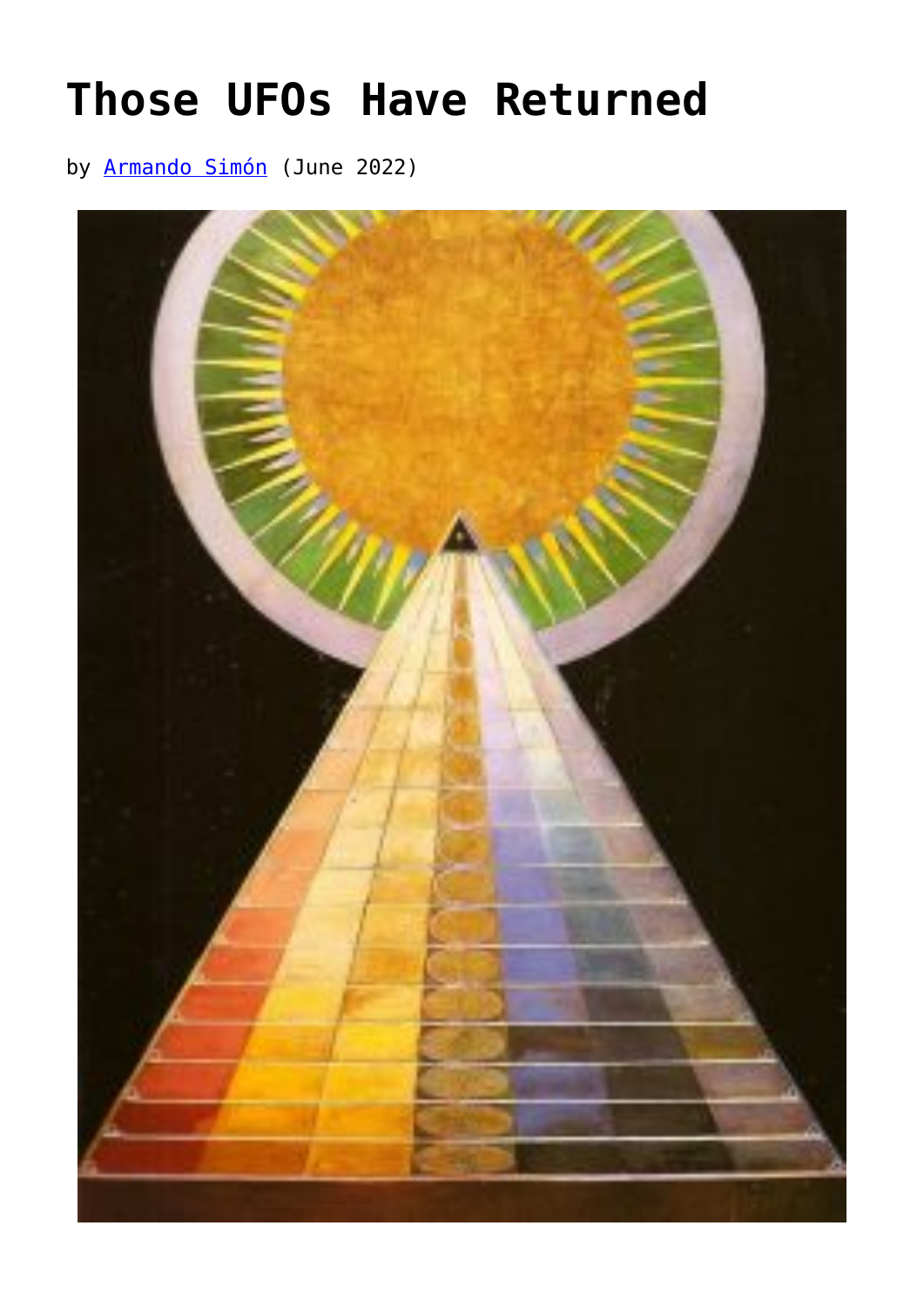*Untitled #1,* Hilma af Klint, 1915

Unidentified Flying Objects (UFOs) are back on the news, after a long period of quiescence, due to recent well publicized sightings by the military, culminating in the recent Congressional hearing. As is always the case when dealing with UFOs, the "unidentified" description is ignored and it is immediately assumed that we are witnessing visitation by extraterrestrial aliens.

I will give a brief history of the phenomenon, which began in 1947 and may put things in perspective. There are some aspects to this conundrum which have not been explored by those who are interested in the matter (particularly the psychological aspects) and speculation about a possible first contact with a hypothetical extraterrestrial race.

## A Brief History of UFOs

The idea that we were actually, seriously, being visited by extraterrestrials first officially started in 1947, when a pilot by the name of Kenneth Arnold reported seeing craft along a mountain range that looked like saucers did when skipped across water. It was the speed that Arnold found particularly noteworthy. The newspapers described the objects as "flying saucers." The incident was printed in newspapers and within days, other sightings of "flying saucers" were being reported across the country, most of which were laughed away. Although sightings continued, the numbers fluctuated in the months, then years to come. Occasionally, there would occur a particularly vivid encounter, such as occurred in 1948 when Capt. Mantell, a pilot chasing a flying saucer, blacked out and crashed. Such incidents which have been very well documented and are particularly dramatic are referred to as "[classics"](https://www.amazon.com/World-Flying-Saucers-Scientific-Examination-ebook/dp/B09QMBYFB5/ref=sr_1_3?crid=2M2K6S7MJFJF&keywords=the+world+of+flying+saucers&qid=1652838420&sprefix=the+world+of+flying+saucers%2Caps%2C106&sr=8-3) within the [UFO](https://www.amazon.com/Ufo-Controversy-America-David-Jacobs/dp/0253190061/ref=sr_1_1?crid=2G283KNA6934I&keywords=The+UFO+Controversy+in+America&qid=1652838493&sprefix=the+ufo+controversy+in+america%2Caps%2C91&sr=8-1) subculture.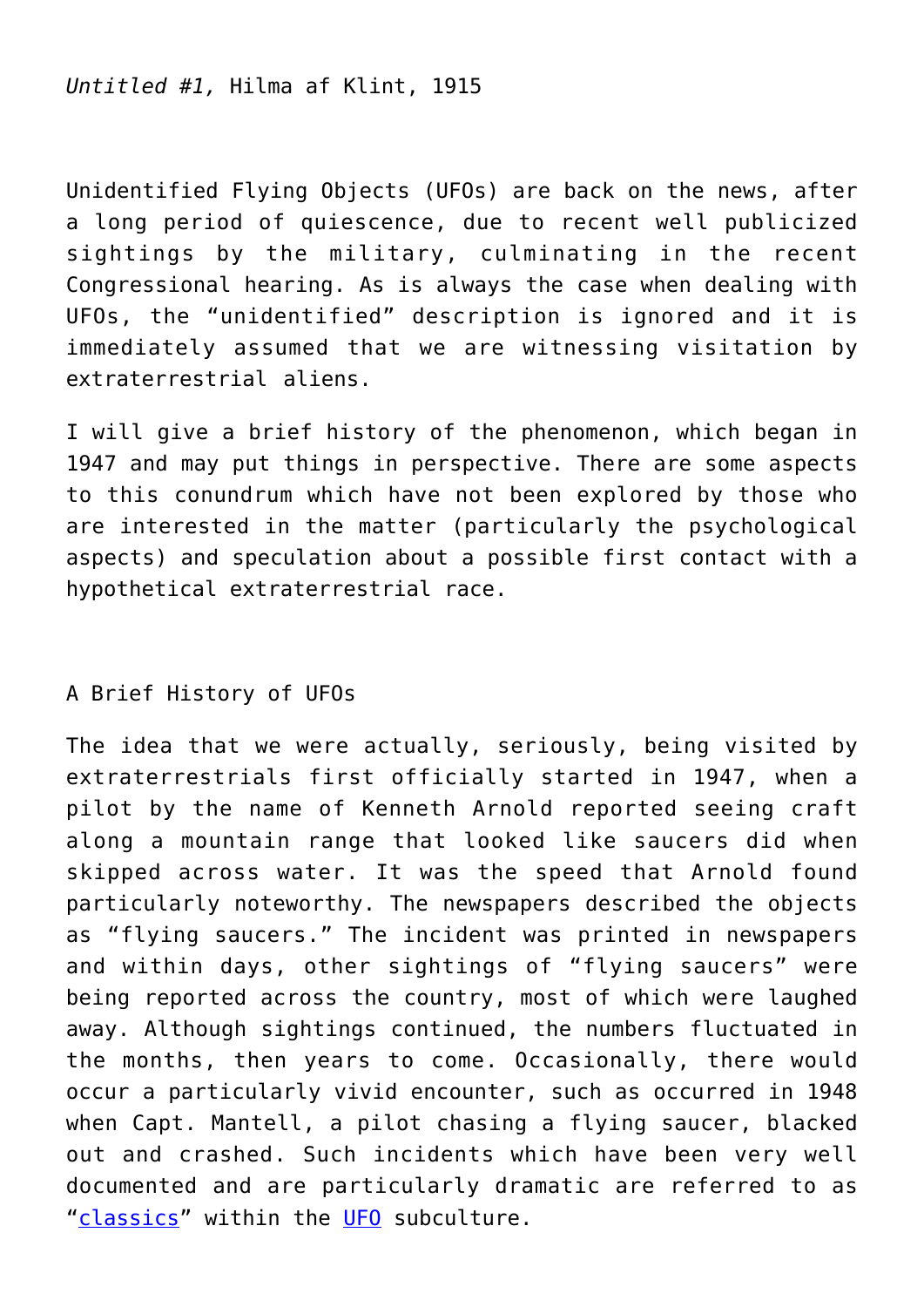It has now been conclusively established that there were previous instances of sightings of flying lights, all the way back to Medieval times in [Europe](https://www.amazon.com/s?k=flying+saucers+and+jung&crid=2984XJGSWV2OZ&sprefix=flying+saucers+and+jung%2Caps%2C105&ref=nb_sb_noss_2). During the last years of WW II, for instance, some pilots reported similarly floating lights, dubbed "foo fighters," just as in 1946 Scandinavia reported the floating lights. Initially, there was a debate as to whether they could be secret weapons tested by the government, a logical conclusion considering the past six years.

It is absolutely crucial to understand that these floating lights were, with the initial usage of the words "flying saucers," instantly interpreted as their being extraterrestrial spaceships. Let me emphasize that no machinery was sighted, no sounds heard, no pilots seen, no metal or parts detected or obtained, yet these round lights were automatically assumed to be machines operated by an interplanetary species—an enormous leap in logic, especially at a time when the possibility of traveling to the moon from the earth was considered an unreachable fantasy. In a way, this also explains why, initially, people who reported such sightings were occasionally ridiculed: the scoffers were laughing at people whom they believed were reporting "little green men." Throughout the entire UFO/flying saucer phenomenon, until recently, almost all of the UFOs that were sighted were described as flying lights, yet, they were automatically referred to as crafts, even though no opaque objects were sighted. For example, Raymond Palmer, a writer and editor of science fiction and fantasy pulps, teamed up with Arnold in the early 1950s to write a **book**, riding the wave of interest in flying saucers, and Arnold's original description transmogrified from featureless circles to their being, machine-like, crescent-shaped, aircraft with a cockpit on top. Before them, Donald Keyhoe, also a pulp writer and the founder of NICAP, a civilian organization investigating sightings, had published the widely sold book, *Flying Saucers are Real* in 1950.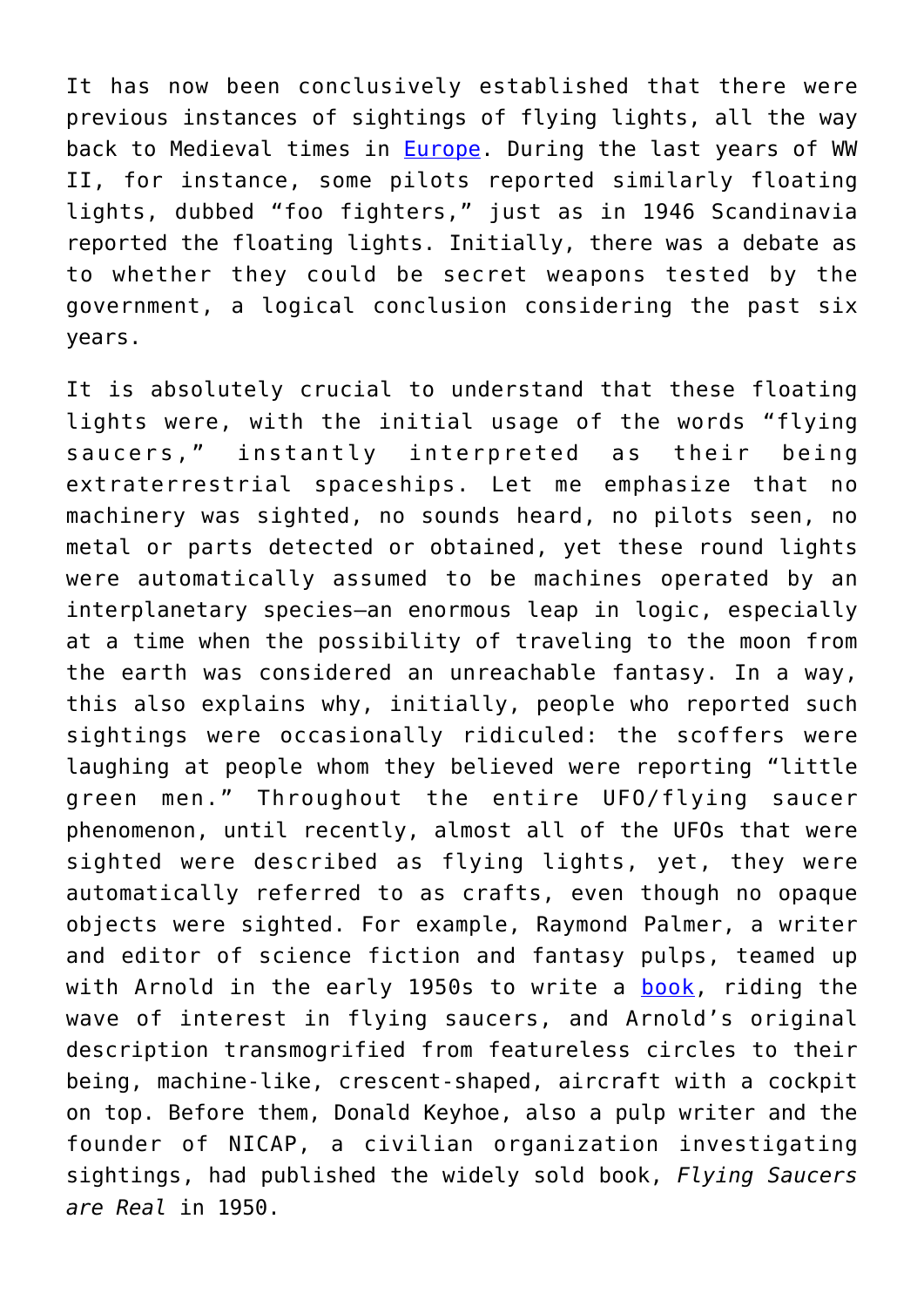The world had recently been highly traumatized by invasions from Axis countries and now the world was poised for the possibility of another invasion from the Communist bloc. A war mentality was, therefore, very evident, so naturally, the possibility of an alien invasion from space, though highly remote and considered even absurd by most, was a possibility that some felt should be, nonetheless, contemplated and investigated, along with the possibility of the objects being new craft from other countries. Hence, the United State Air Force was assigned to study the matter.

By then, the number of sightings had temporarily decreased. This pattern of peaks and valleys in the number of sightings would become the norm. It is also very crucial to be aware of the fact that the various government [investigators](https://www.amazon.com/Report-Unidentified-Flying-Objects-ebook/dp/B086XDMFWX/ref=sr_1_2?crid=FGSWOZW8KFPQ&keywords=unidentified+flying+objects+by+ruppelt&qid=1652838973&sprefix=unidentified+flying+objects+by+ruppelt%2Caps%2C103&sr=8-2) who witnessed these waves of sightings could pinpoint specific stimuli within society that seemed to spark a huge increase in the number of reported sightings. From time to time, the number of sightings seemed to skyrocket, those periods being referred to as a "UFO flap," whereas other times, the numbers being reported being minimal. In 1952, to take one example, the classic [film](https://www.amazon.com/Pictorial-History-Science-Fiction-Films/dp/B0013VF0KA/ref=sr_1_1?crid=XRTQO9P8G22W&keywords=Rovin%2C+Jeff.+Science+Fiction+Films&qid=1652839048&sprefix=rovin%2C+jeff.+science+fiction+films%2Caps%2C102&sr=8-1), *The Day the Earth Stood Still*, hit the [theaters](https://www.amazon.com/Science-Fiction-Gold-Film-Classics/dp/0070544670). Almost simultaneously, the highly respected and reputable *Life* magazine came out with an article detailing ten insoluble cases that pretty much stated, without actually coming right out and saying so, that we were, in fact, being visited by extraterrestrials whose purpose was unknown. The reader must understand that up to this time, flying saucers had been dismissed with a sneer—notwithstanding the fact that the Air Force was investigating sightings—and the fact that a magazine like *Life*, with an international reputation, was actually treating the subject in a serious, investigative manner was shocking (whereas now, UFOs are almost always seen as extraterrestrial spacecraft and they have become part of the global culture). Within days of publication, the Air Force was being swamped with sightings. This being America, civilian organizations—the most respectable being APRO, NICAP—formed to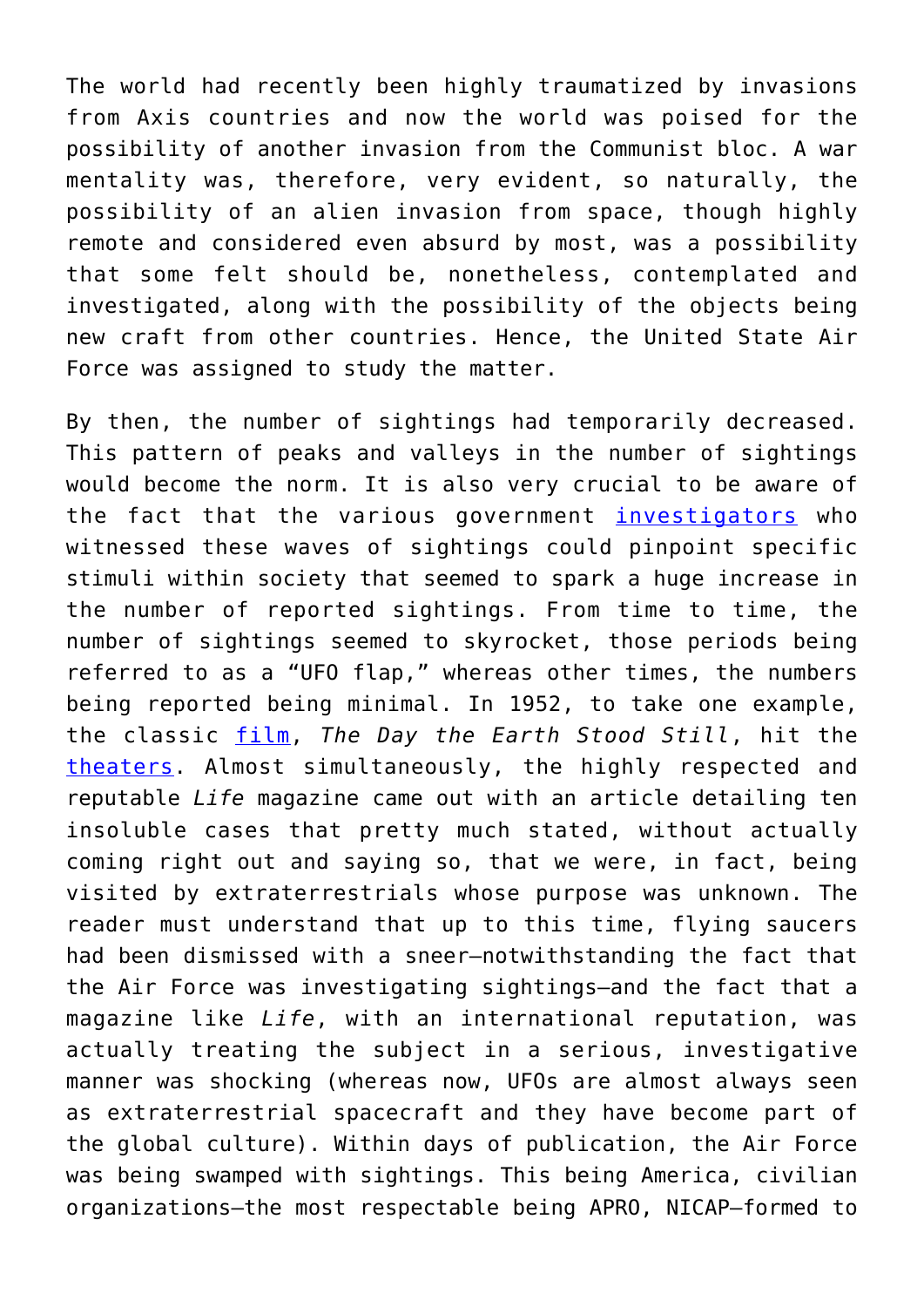study the sightings and to counter the US Air Force's skepticism. There seemed to be an inherent contradiction in the role of the Air Force; on the one hand, most of the reports were being solved as misinterpreted normal stimuli—something that even the Air Force's harshest [critics](https://ia600100.us.archive.org/29/items/1965JacquesValleeAnatomyOfAPhenomenonnotOCR/%281965%29%20Jacques%20Vallee%20-%20Anatomy%20of%20a%20Phenomenon%20%28not%20OCR%29.pdf) much [later](https://www.amazon.com/Challenge-Science-Jacques-Janine-VALLEE/dp/B001OMOLB2/ref=sr_1_1?crid=309NZIFVWE1X3&keywords=jacques+vallee+Challenge+to+Science%3A+The+UFO+Enigma&qid=1652839475&s=books&sprefix=jacques+vallee+challenge+to+science+the+ufo+enigma%2Cstripbooks%2C106&sr=1-1) finally admitted—yet, on the other hand, it was investigating the sightings, allocating some funds and manpower to that end; this apparent contradiction fueled conspiracy theories.

NICAP's official policy was that the government was suppressing news of extraterrestrial visitation because such news would supposedly cause a panic similar to Orson Welles' [1938](https://www.amazon.com/Invasion-Mars-Study-Psychology-Panic/dp/1138536385/ref=sr_1_1?crid=3JTVGVOFKHVOG&keywords=Cantril%2C+Hadley.+The+Invasion+from+Mars&qid=1652839613&s=books&sprefix=cantril%2C+hadley.+the+invasion+from+mars%2Cstripbooks%2C90&sr=1-1) radio broadcast, something that was still very fresh in their [minds,](https://www.amazon.com/Panic-Broadcast-Welles-Legendary-Invasion/dp/0380005018/ref=sr_1_1?crid=1E16T5OD0ATTE&keywords=Koch%2C+Howard.+The+Panic+Broadcast&qid=1652839674&s=books&sprefix=koch%2C+howard.+the+panic+broadcast%2Cstripbooks%2C81&sr=1-1) (and which was actually exaggerated).

One of the things that was frustrating in the investigation of UFOs—and has remained so to the present day—is the lack of credible physical evidence, compounded by the fact that pictorial evidence is either vague, or obviously fraudulent. The exception is an 8mm film taken in Utah of flying circular lights. What makes it exceptional is that as the lights travel through the sky and the camera follows them, buildings on the ground offer a perspective. This sighting has been unexplained, though there are hypotheses.

It is interesting to point out that a small number of persons reported contact with aliens, not just the spacecraft, but they were condemned by the UFOlogists as bringing disrepute to a field that needed respectability; this condemnation was particularly so in the case of the "contactees," people who claimed to have been taken on rides on flying saucers by the pilots who were physically beautiful and who were concerned for the safety of mankind now that it had developed atomic weapons—and the aliens were Christians (the most famous were Daniel Fry, Howard Menger and George Adamski, the latter even being given an audience with the Dutch queen).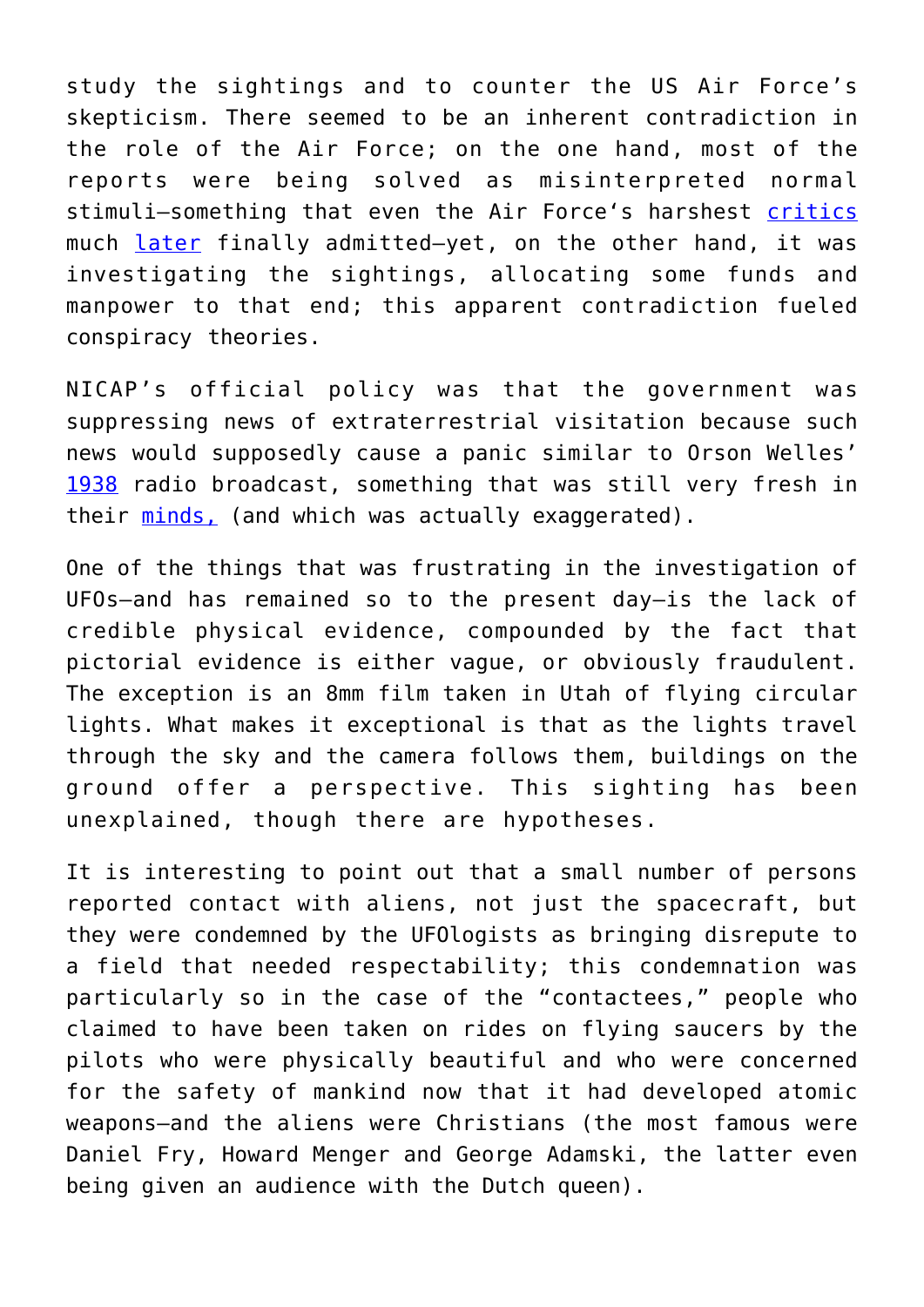As years passed, it became evident that the Air Force considered the assignment that it had been saddled with as an albatross around its neck. The importance of a project in the military is measured by the rank of who is conducting it; at one point, Project Blue Book was headed by a sergeant. By then, it was obviously considered to be a career dead end.

Meanwhile, scientists' attitude towards the flying saucers had been one of disdainful, dignified dismissal; they felt that getting involved in the controversy was to give it respectability. They seemed to assume that by being silently contemptuous of the subject, they would influence the public. It was an absurd assumption. In fact, the reverse happened. By not countering even the most extreme claims of the believers, their adherents increased and the scientists—from astronomers to psychologists—were sidelined. There were two exceptions, both astronomers, one being J. Allen Hynek, who was the Air Force scientific consultant and Donald [Menzel](https://www.amazon.com/Flying-Saucers-Donald-H-Menzel/dp/0674427661/ref=sr_1_2?crid=37P39E5P023PA&keywords=flying+saucers+by+menzel&qid=1652839864&s=books&sprefix=flying+saucers+by+menzel%2Cstripbooks%2C100&sr=1-2) who early on attempted to explain to the public how misperceptions could occur under certain unusual atmospheric conditions (both were astronomers). Menzel was often attacked by the Ufologists for his skepticism while they, in turn, asked for tolerance and open-mindedness from society as to the extraterrestrial hypothesis.

Everything changed at the mid-Sixties. First, in 1966 some lights were sighted in Michigan and the Air Force asked Hynek to investigate. He arrived to find a very emotional environment, exacerbated by journalists. The lights had been seen near a marsh and when he mentioned that spontaneously ignited gasses emanating from the marsh could be a possibility, the journalists spread the ludicrous sounding term "swamp gas" nationwide and another wave of sightings ensued, with the collateral damage of [Hynek](https://www.amazon.com/UFO-Experience-Scientific-Inquiry-Collectors/dp/0809480549/ref=sr_1_3?crid=3R7EDZGMNDKUE&keywords=Hynek%2C+J.+Allen.+The+UFO+Experience&qid=1652839991&s=books&sprefix=hynek%2C+j.+allen.+the+ufo+experience%2Cstripbooks%2C85&sr=1-3) being unfairly ridiculed. Although Hynek behaved impeccably throughout his tenure with the Air Force, he did have a shortcoming due to his lack of expertise in the social sciences, to wit, that he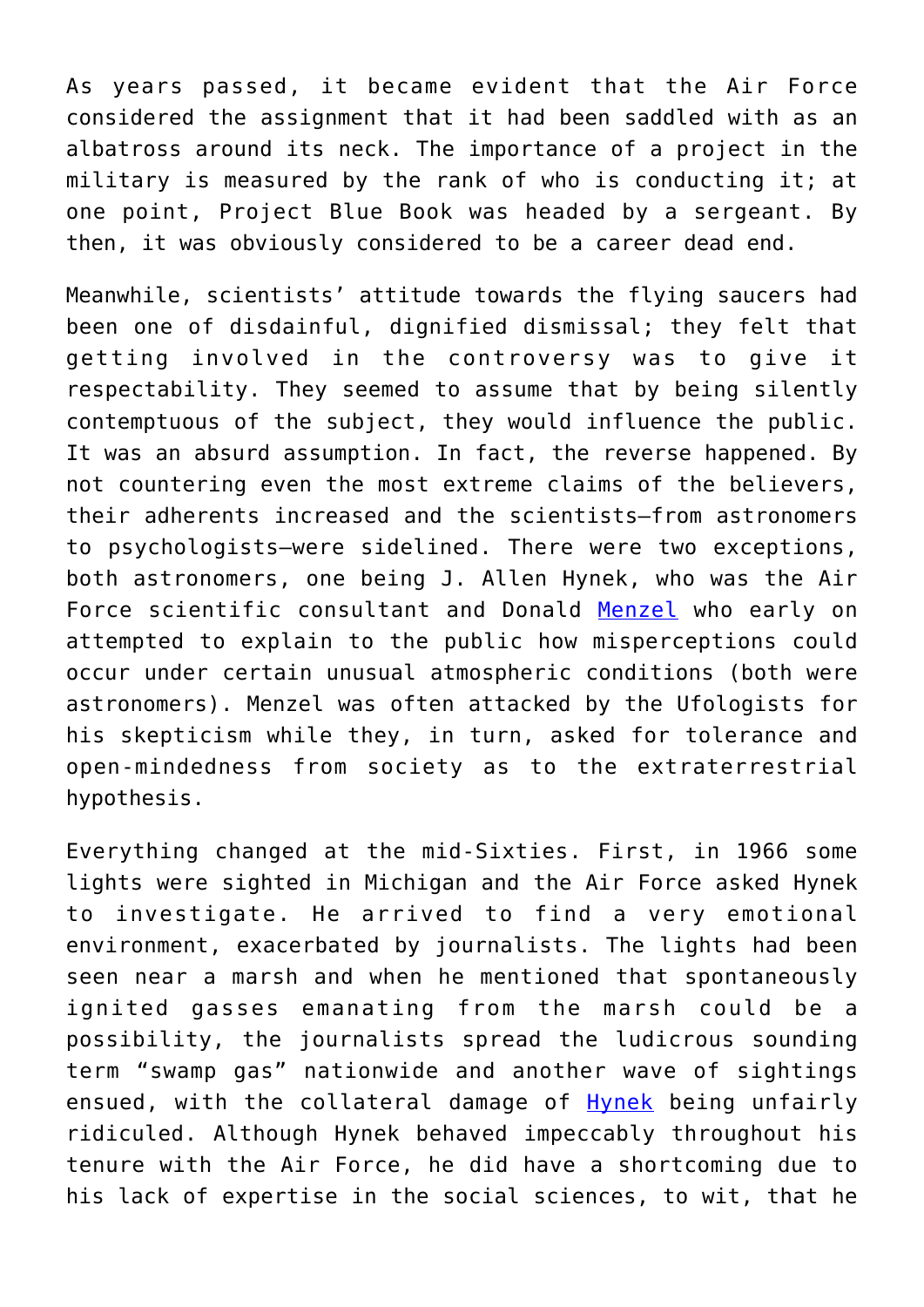consistently pointed out that perfectly respectable people, including professionals, had seen UFOs, were not insane or criminals, and thus the subject should be taken seriously. What he failed to comprehend is that even the most rational and respectable professional can make mistakes in visual perception which would explain a large number of sightings which even he, and many UFOlogists, later agreed were due to unusual, yet mundane, terrestrial circumstances.

Finally, the Air Force had had enough and offered a contract to the any willing university to study to study the flying saucer cases scientifically, with the proviso that *psychologists* should also be involved. It says much that government investigators were certain that there was a psychological component to the sightings, but were unsure as to the particulars. It does not take a social scientist to realize that there was, indeed, both a sociological and [psychological](https://cdn.centerforinquiry.org/wp-content/uploads/sites/29/1984/07/22165345/p69.pdf) aspect to the phenomenon, regardless of whether one adhered, or not, to the extraterrestrial visitation hypothesis. UFOs—whatever one may interpret them to be—were present at a constant rate, but the increase in reported sightings was due to cultural reasons. Clearly, the mass [media—](https://reason.com/1978/07/01/how-science-should-deal-with-p/#:~:text=How%20Science%20Should%20Deal%20with%20Pseudoscience%20Ignoring%20the,scientists%20about%20its%20influence%20on%20people%2C%20particularly%20youth.)by which is meant newspapers, films, television, magazines, books—had an influence on the overall phenomenon, something I ultimately pointed out.

Only the University of Colorado accepted the contract. NICAP contributed its case file. The condition of a psychological study was an overestimation of the help that could come from psychologists, most of whose interests were primarily confined to lab rats, Gestalt perception and the like. Their contribution in the report was worthless. Welcomed at first by critics of the Air Force, it soon became discredited when it became known that the director, Edward Condon, was contemptuous of the whole idea. Even so, the scientists working under him did do work conscientiously, even though a substantial amount of the report was filler (Condon, 1969).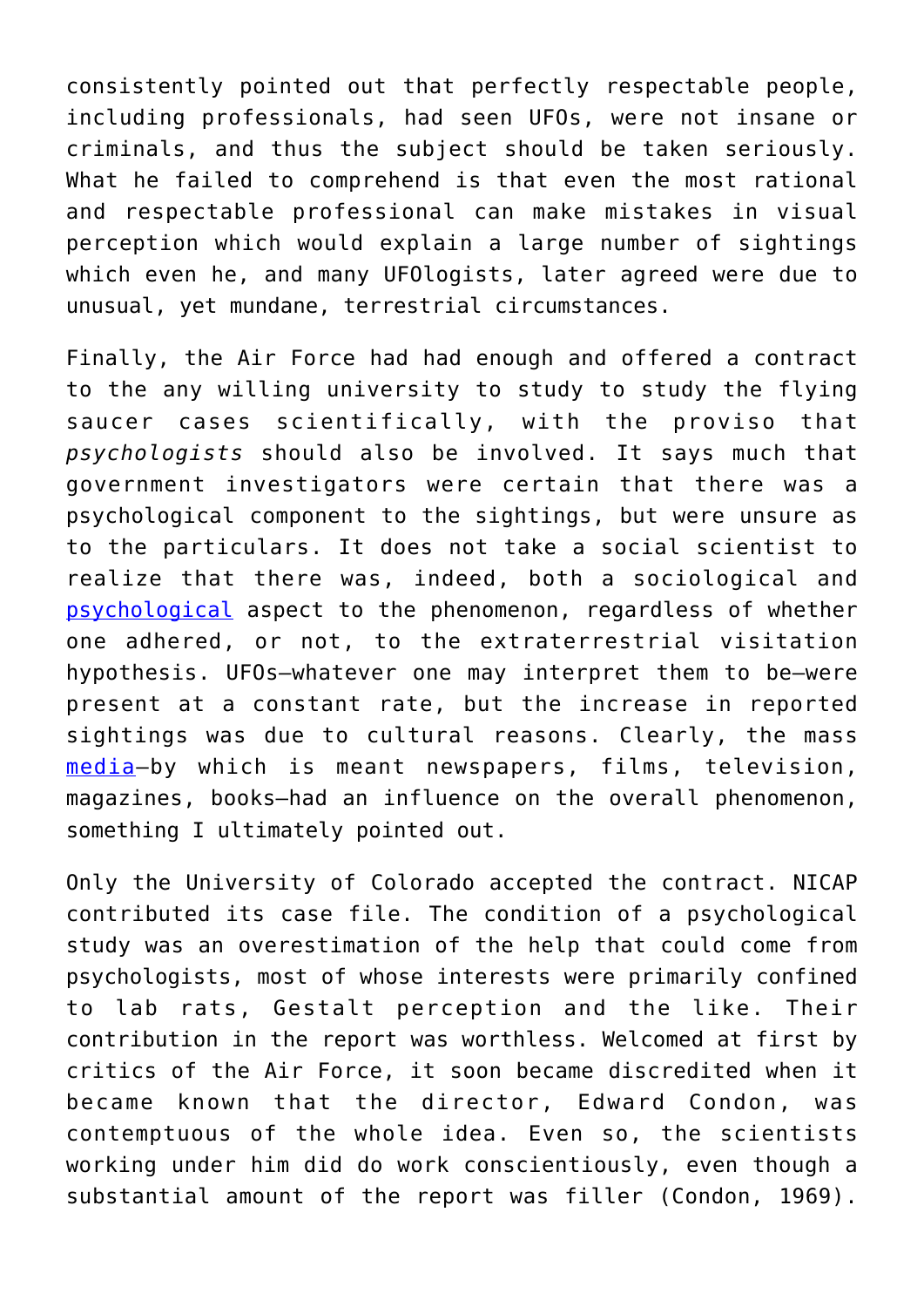Consequently, as a result of the Condon Report, the Air Force washed its hands of UFO investigations with an almost audible sigh of relief.

Now, by not having a government bureaucracy denying the existence of flying saucers, indeed being apathetic about it, controversy and sensationalism plummeted, as did the number of sightings. Simultaneously, many of the UFOlogists finally and belatedly came around to the idea that the vast majority of reports were, indeed, as the Air Force had always claimed, of misidentified natural phenomena, and they began to concentrate on "the signal from the noise." At the same time, they came to realize that, by the end of the 1960s, the Air Force, rather than being engaged in some sinister cover-up conspiracy, was instead, in investigating reports of UFOs, engaged simply in, at best, public relations, and at worst, woefully incompetent. At this point in time also, the term of "flying saucers" was culturally and spontaneously supplanted by "UFOs," which lost its original, literal, meaning.

However, more importantly (no doubt aided by the anti-Establishment *zeitgeist)* was that, thanks to scientific Young Turks, for the first time the subject of UFOs became a serious, legitimate, topic of scientific investigation, something that only the astronomer Donald Menzel had attempted to do, for which he had been vilified by the true believers, who typically considered themselves as martyrs, and criticized by his colleagues for wasting his time and demeaning himself. This *volte face* in science was primarily spearheaded by the highly popular astronomer, Carl Sagan, who surprised many of his colleagues by organizing an open-minded [AAA](https://www.amazon.com/UFOs-Scientific-Debate-Carl-Sagan/dp/0760701962/ref=sr_1_1?crid=3DS2MHVBG2E7L&keywords=sagan+and+page+and+ufos&qid=1652840435&s=books&sprefix=sagan+and+page+and+ufos%2Cstripbooks%2C108&sr=1-1) symposium on the subject, one which Condon actively tried to suppress.

This involvement by scientists seemed to increase during the 1970s as a response to the strong anti-science, antitechnology, movement which sprouted. This "New Age" movement was not only anti-scientific and anti-technology, but it actively promoted pseudosciences (astrology, pyramid power,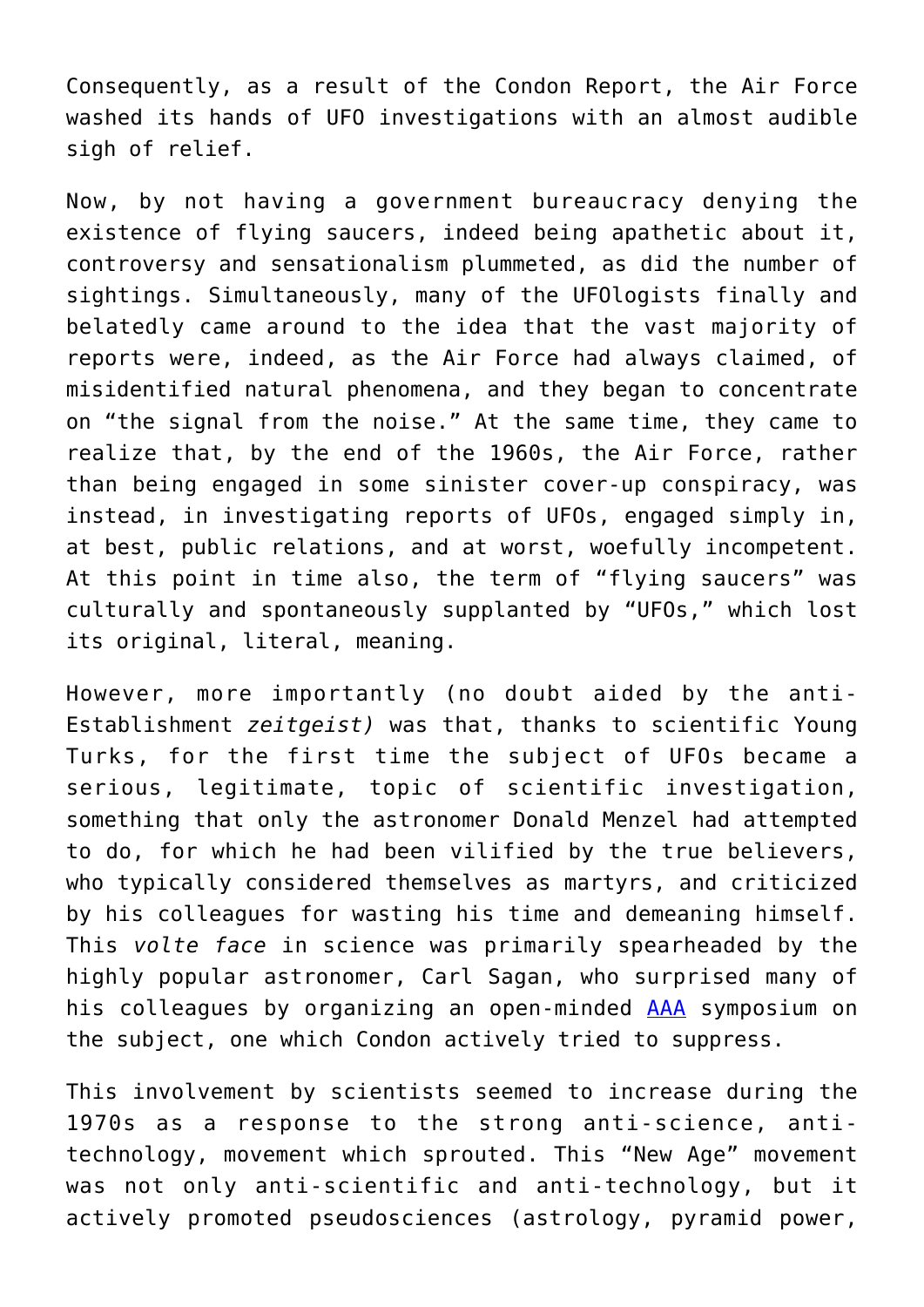Wicca, crystal power, etc.). During this time, for example, one Erich von Däniken wrote books proposing that ancient architecture, such as the pyramids of Egypt and the Americas, had been built not by humans but by visiting [aliens](https://www.amazon.com/Chariots-Gods-Erich-von-D%C3%A4niken/dp/0425166805/ref=sr_1_1?crid=1TM8SV24RM8W4&keywords=chariots+of+the+gods+book+erich+von+daniken&qid=1652840527&s=books&sprefix=chariots+of+the+gods%2Cstripbooks%2C297&sr=1-1). A [number](https://www.amazon.com/Crash-Go-Chariots-Clifford-Wilson/dp/B000OUK1P0/ref=sr_1_1?crid=PXEOR9SJIZT2&keywords=crash+go+the+chariots&qid=1652840594&s=books&sprefix=crash+%2Cstripbooks%2C118&sr=1-1) of archaeologists countered his assertions, but had little influence.

Nonetheless, in the years to come, [books](https://www.amazon.com/UFO-Abductions-Dangerous-Philip-Klass-ebook/dp/B003WT1HYY/ref=sr_1_1?crid=AMXG8F62RPG2&keywords=philip+klass&qid=1652840673&s=books&sprefix=phil%2Cstripbooks%2C109&sr=1-1) by scientific professionals came out dealing in one way or another with the topic of [UFOs](https://www.amazon.com/Phenomena-Behavioral-Scientist-Richard-Haines/dp/0810812282/ref=sr_1_1?crid=1CC6TG8SJJ19Q&keywords=Haines%2C+Richard.+UFO+Phenomena+and+the+Behavioral+Scientist.&qid=1652840777&s=books&sprefix=haines%2C+richard.+ufo+phenomena+and+the+behavioral+scientist.%2Cstripbooks%2C98&sr=1-1) and their perception by observers in [order](https://www.amazon.com/Ufos-Explained-Philip-J-Klass/dp/0394492153/ref=sr_1_1?crid=Z9O80LR1TI9C&keywords=ufos+explained&qid=1652840882&s=books&sprefix=ufos+explained%2Cstripbooks%2C95&sr=1-1) to combat what they felt was pseudoscience. There were scientific [papers](https://journals.sagepub.com/doi/abs/10.1177/030631277700700302?journalCode=sssb) in respectable journals and periodicals during the 1970s as well, usually general [essays](https://onlinelibrary.wiley.com/doi/abs/10.1111/j.0022-3840.1975.00871.x) discussing the [topic.](https://academic.oup.com/bioscience/article-abstract/25/8/505/326604) A number of the scientists endorsed the idea of alien visitation, whereas others disagreed with it. This was a radical turnaround from a field that had hitherto ignored all "disreputable" topics. Interest has continued to the [present.](https://www.amazon.com/UFO-Invasion-Incident-Abductions-Government/dp/1573921319/ref=sr_1_1?crid=1LSE8TNQQ3ET1&keywords=Frazier%2C+Kendrick%3B+Karr%2C+Barry+%26+Nickell%2C+Joe.+The+UFO+Invasion&qid=1652841239&s=books&sprefix=frazier%2C+kendrick+karr%2C+barry+%26+nickell%2C+joe.+the+ufo+invasion%2Cstripbooks%2C211&sr=1-1)

In 1975, a television movie, broadcasted nationally several times, was made on the supposed abduction and examination of a [couple](https://www.amazon.com/Interrupted-Journey-Revealed-Hypnosis-Kidnapping/dp/B0007DLAFE/ref=sr_1_2?crid=3K1ZZOR63LX4F&keywords=the+interrupted+journey&qid=1652841597&s=books&sprefix=the+interrupted+journey%2Cstripbooks%2C109&sr=1-2) by aliens aboard a UFO. It became very popular and also became the prototype for an increase in subsequent claims of abduction; soon, thereafter, numerous copycat incidents of "close encounters of the third kind" as Hynek coined the term, were reported (he made a cameo appearance in Spielberg's 1977 movie, *Close Encounters of the Third Kind*). Since then, the skinny bald aliens with dark, almond shaped eyes who abducted people for medical examinations aboard its craft has become a staple of television shows, from *South Park* to *The X-Files* and are part of the global culture.

So much for the history of the UFO/flying saucer phenomena in the  $20^{th}$  century. For a much more detailed, and fascinating, history the reader should consult two books: David Jacobs' *The UFO Controversy in America* and Menzel and Boyd's *The World of Flying Saucers*. Both volumes should be consulted for a balanced view.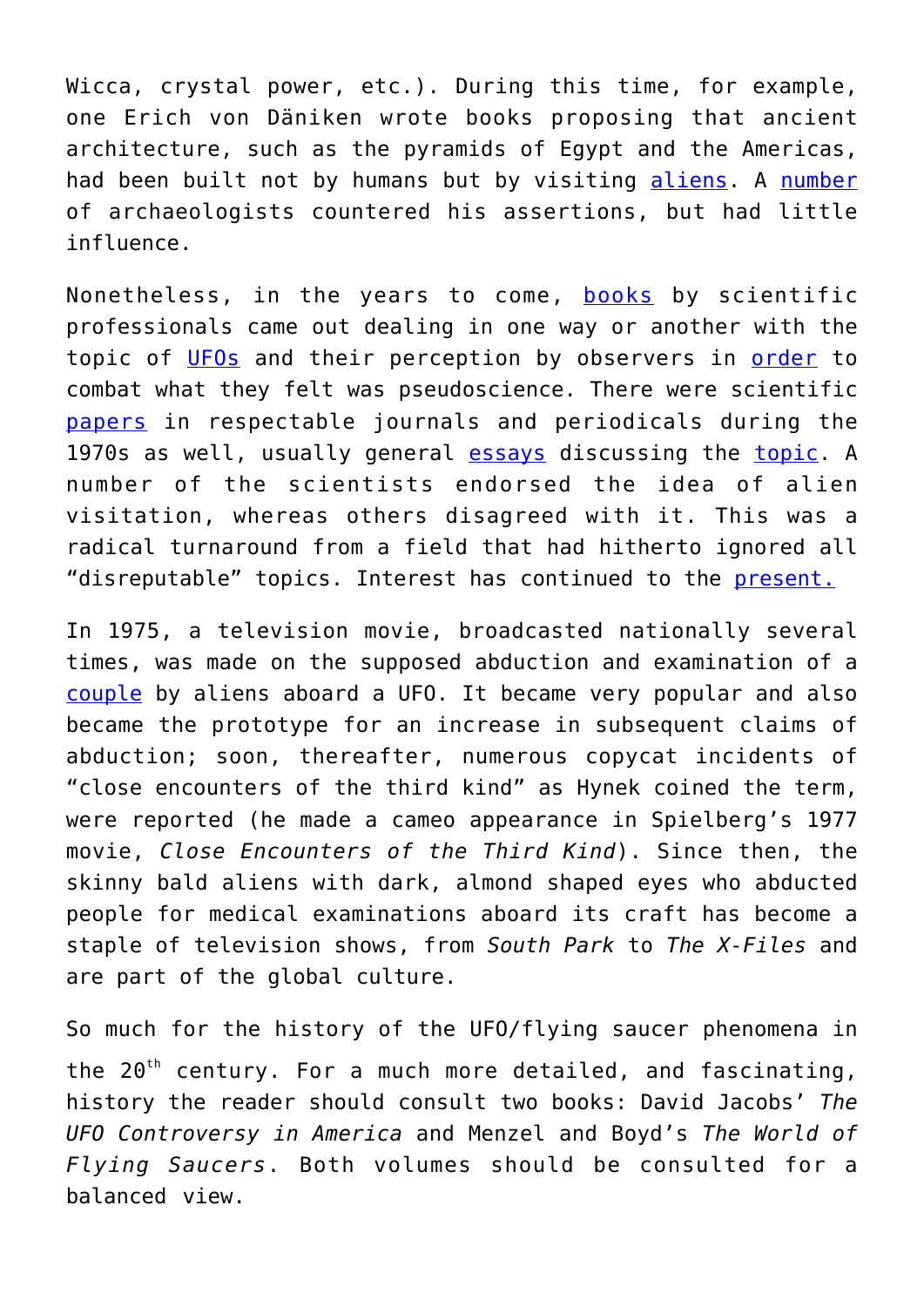## Creating the Flying Saucers

Throughout the entire half century phenomena, the underlying question was not even consciously stated. This simple question is: *why* were the first flying object automatically interpreted as being extraterrestrial spacecraft? Consider the fact that for decades what was invariably seen was a luminous flying object(s) of indistinct shape, though somewhat oblong or round and always at a great distance for a brief period of time. That was all. There was no opaque object described, no details, no pilots. Yet, invariably, the "flying saucer," or "craft," was said to have "maneuvered," "landed," "taken evasive action," or otherwise "responded." It was almost as if the UFO was a Rorschach inkblot which was interpreted my many—from the very beginning—as, of all things, an extraterrestrial spacecraft. And this was *before* the movies adopted the flying saucer motif as the stereotypical spacecraft and before our culture became swamped with films about aliens, e.g., *Earth vs the Flying Saucers, This Island Earth, Forbidden Planet, Robinson Crusoe on Mars, Attack of the Fifty Foot Woman, The Thing, Teenagers from Outer Space, War of the Worlds, It Came from Outer Space*, etc. The alien interpretation of UFOs is given prior to the idea of launching a satellite being considered as even a serious possibility and at a time when science fiction literature is viewed with the utmost contempt and cannot even find printing in hardcover books.

Frank R. Paul created flying saucers.

From roughly the 1920s to the 1950s, there existed a type of literature called "pulps before the more respectable paperback books came into existence; pulps were the precursors to the paperbacks. The various types of pulps were grouped by topic matter: Westerns, adventure, detective, science-fiction. They contained both novelettes and short stories and were, overall,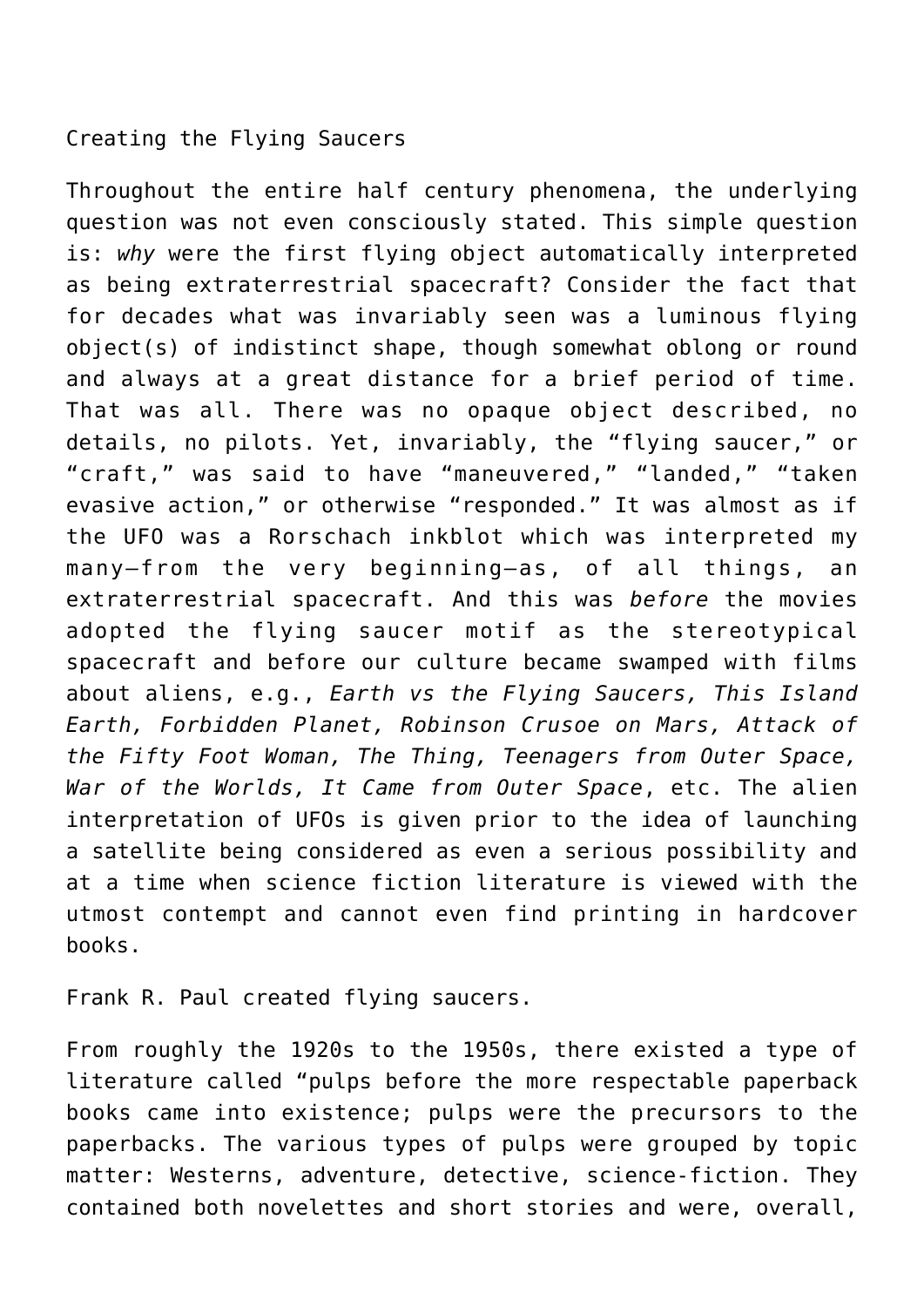considered by the general public to be vulgar. One of the illustrators for the science fiction group was [Frank](https://www.amazon.com/Fantastic-Science-Fiction-1926-1954-Science-Stories/dp/B002BGBQ3G/ref=sr_1_1?crid=1SSGV1OYJWOOA&keywords=Del+Rey%2C+Lester.+Fantastic+Science-Fiction+Art+1926-1954.&qid=1652841943&s=books&sprefix=del+rey%2C+lester.+fantastic+science-fiction+art+1926-1954.+%2Cstripbooks%2C100&sr=1-1) R. [Paul,](https://www.amazon.com/s?k=Korshak%2C+Stephen.+Frank+R.+Paul%3A+Father+of+Science+Fiction+Art&i=stripbooks&crid=1PMVIL4W1IUW&sprefix=korshak%2C+stephen.+frank+r.+paul+father+of+science+fiction+art%2Cstripbooks%2C113&ref=nb_sb_noss) an immigrant from Austria-Hungary, and his illustrations were exceptionally vivid and innovative. Paul designed the flying saucer as a [type](https://www.researchgate.net/publication/301567303_Pulp_Fiction_UFOs) of spacecraft. Other illustrators subsequently attempted to copy both his ships and his style.

If there had been no Frank Paul, there would not have been flying saucers.

It is remarkably curious that [some](https://www.amazon.com/Rare-WORLD-FLYING-SAUCERS-Menzel/dp/B09P6F5VP9/ref=sr_1_3?crid=28BMNMNQ893VU&keywords=the+world+of+flying+saucers+by+menzel&qid=1652842352&s=books&sprefix=the+world+of+flying+saucers+by+menzel%2Cstripbooks%2C88&sr=1-3) noticed the similarity between pulp illustrations and later-day UFOs, but did not make the cause-effect connection.

## First Contact

The idea that there are intelligent extraterrestrial life forms in our galaxy has by now become so ingrained in our culture as to be considered axiomatic, thanks to endless Hollywood films on the subject, journalists pretending to be scientists writing articles saying so, as well as the UFO subculture and science-fiction books and magazines. This is not a new idea, of course. During past centuries, various scholars thought it quite possible that the moon and the planets contained inhabitants. Francis Godwin, Voltaire, Cyrano de Bergerac and Daniel Defoe all wrote fictional works about life beyond earth, except that it was not the obsession that it is now. Giordano Bruno's extraterrestrial theories got him burned at the stake, while Joseph [Haydn](https://theimaginativeconservative.org/2020/05/il-mondo-della-luna-world-on-the-moon-joseph-haydn.html?utm_source=The+Imaginative+Conservative+Newsletter&utm_campaign=c763b9c14a-Weekly+Newsletter_COPY_01&utm_medium=email&utm_term=0_6c8d563f42-c763b9c14a-132547769&mc_cid=c763b9c14a&mc_eid=760a264705) wrote a comic opera (*Il Mondo della* Luna) about people on the moon. But it was not until H. G. Wells, and to a lesser extent Jules Verne, that the idea took root among the general populace (Jacques Offenbach based his operetta, *Le voyage dans la lune,* on Verne's book). This was followed up by the popular 1930s film series of Flash Gordon which, had rocketships as the spaceships (once flying saucers began to be sighted, Hollywood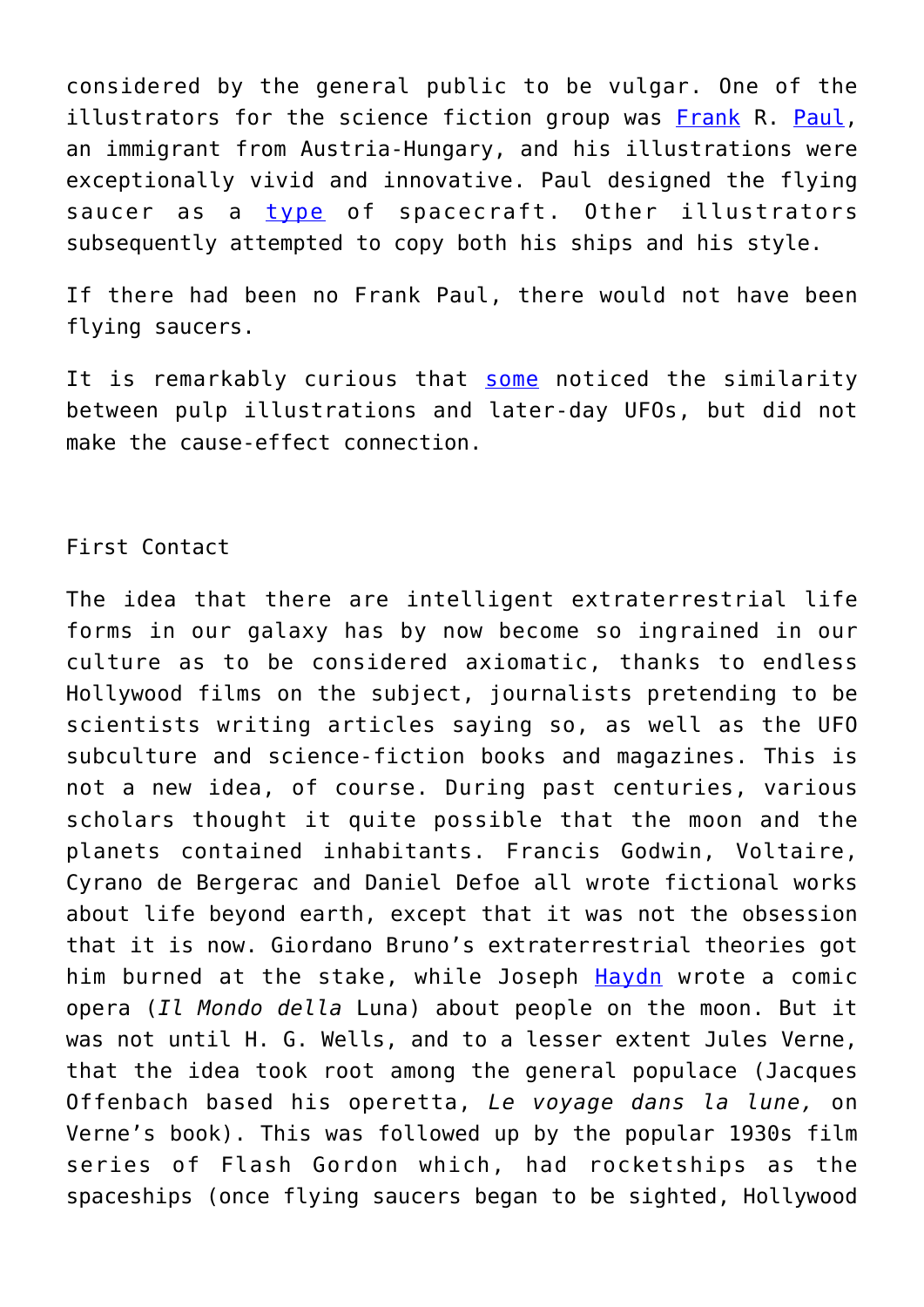switched spaceships from rockets to flying discs).

Apart from writers of fiction, speculation on how space aliens and human beings would interact has not been a serious topic of consideration, the exception being a collection of [essays](https://www.amazon.com/Cultures-beyond-earth-Magoroh-Maruyama/dp/0394716027/ref=sr_1_1?crid=2V4EBGT6XU38E&keywords=Cultures+Beyond+the+Earth+by+maruyama&qid=1652883102&sprefix=cultures+beyond+the+earth+by+maruyama%2Caps%2C81&sr=8-1) put together by Maruyama & Harkins. First is the question of morphology. To illustrate how hard it is to get away from the *zeitgeist*, the aliens that the sci-fi culture provides us with is almost always a variation of humanoids. Sometimes a reptile's head or a feline head is stuck on a human body, as well as crab claws. And all are cylindrical and vertical. Nothing truly *alien.* Someone once said that if we ever travel to other worlds, we may not recognize alien life when we come across it.

But, regardless of morphology, there is the more important question of behavior and of concepts. Ethology is the study of animal behavior. Humans fall into this category and we see that many human behaviors are global, regardless of how isolated or how divergent the cultures. Simply put, for all of our self-importance, and contrary to the leftists' rigid Politically Correct ideology, biology has put its stamp on human beings. We may speak different languages, have different customs and holidays, eat radically different foods, but we nonetheless have similar, if not identical myths, ideas, institutions and values (this is where ethology and anthropology merge). For example, every society, from an aboriginal tribe in the Amazon to technologically advanced Poland to the historical Roman Empire, has had the concept of marriage. The details of a marriage ceremony may vary wildly, and the society may practice polygamy, polyandry, or monogamy, but there is always the concept of marriage. Likewise, many myths have common denominators. Carl Jung, in particular, noted that there were "archetypes," that is, certain very basic, primitive, concepts in the minds of all human beings, be they Tibetans, Germans, Ibo, or Australians; in a sense, they could be seen as "instincts" in humans. These very basic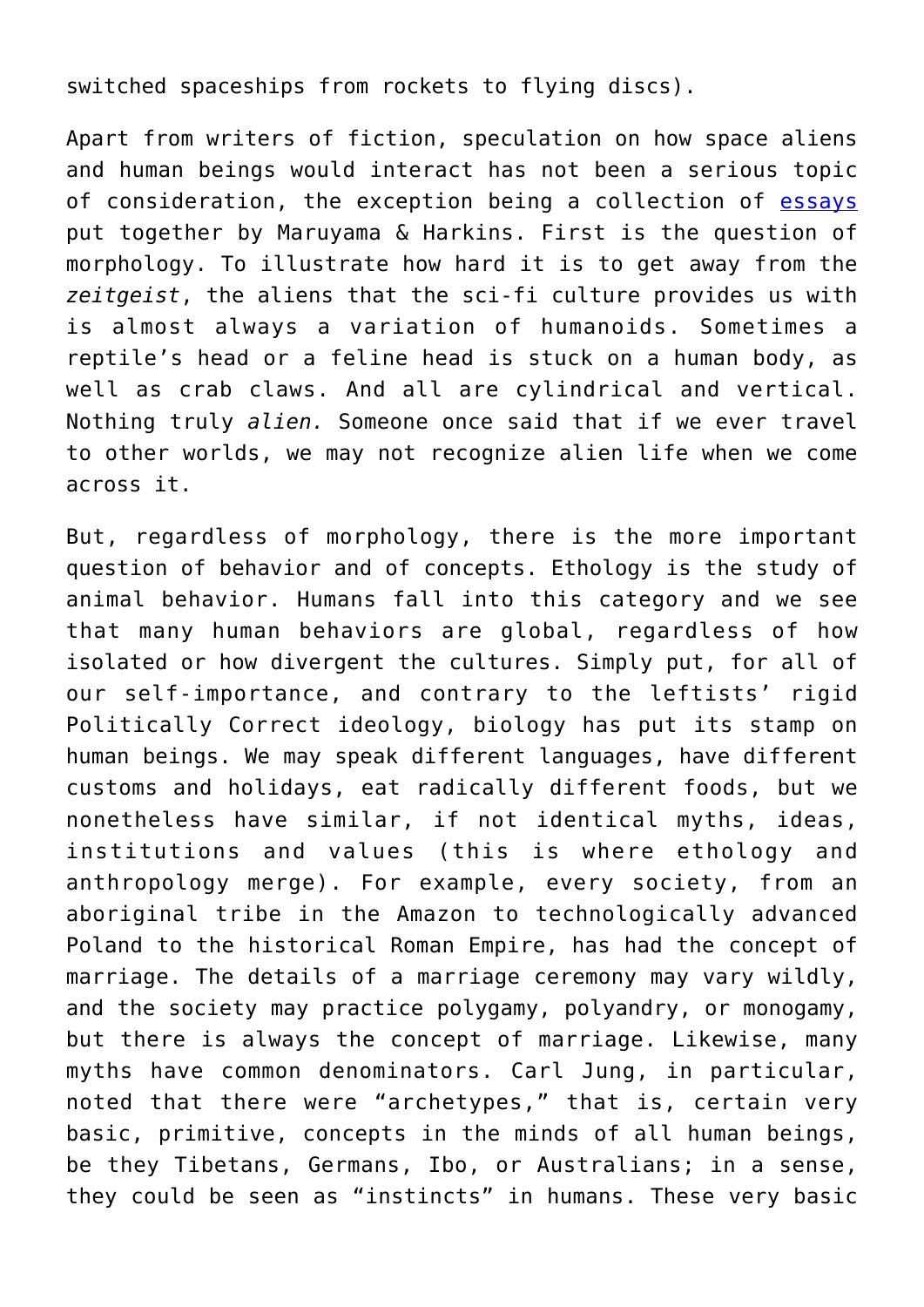concepts are ones that we all take for granted without being conscious of them, but could be totally absent and incomprehensible to extraterrestrial aliens, no matter how intelligent. It would be like explaining Beethoven's Fifth Symphony to someone who has been both deaf throughout their entire life.

Then, there is the problem of gestures. A person of one culture may become very offended by a seemingly inoffensive gesture carried out by a person of another culture (my Indonesian wife was shocked when I once patted my mother on her head, and my father-in-law was scandalized when his young nephew was about to accept a present from me with his left hand). It is possible that if there is ever a first contact with an intelligent extraterrestrial race (1) they may find some of our gestures, customs or social institutions highly repugnant, or, (2) may have no concept whatsoever of "offensiveness," or, (3) may find us intrinsically repugnant because they thought that they were the only intelligent life form in the galaxy, or, (4) may not comprehend at all that we might view their actions with repugnance in the same way that Frenchmen feel that being obnoxious and rude is a sign of intellectual sophistication, and do not comprehend why others find them boorish and have to suppress an urge to punch them in the face. Then, again, the whole concept of certain things being taboo may be completely alien to them (pun intended).

Anthropologists have exhaustively studied myths, gestures and ceremonies. What about other things, so basic, so axiomatic, so taken for granted that we do not even think about them, or expect them to be absent? For instance, music. Every person can recognize and can appreciate music, whether vocal, or instrumental. It is found in every culture. Maybe not in an alien culture. Maybe to an alien from another planet listening to music may be like random sounds, devoid of any emotional content.

And names. Every human being has a name (what a strange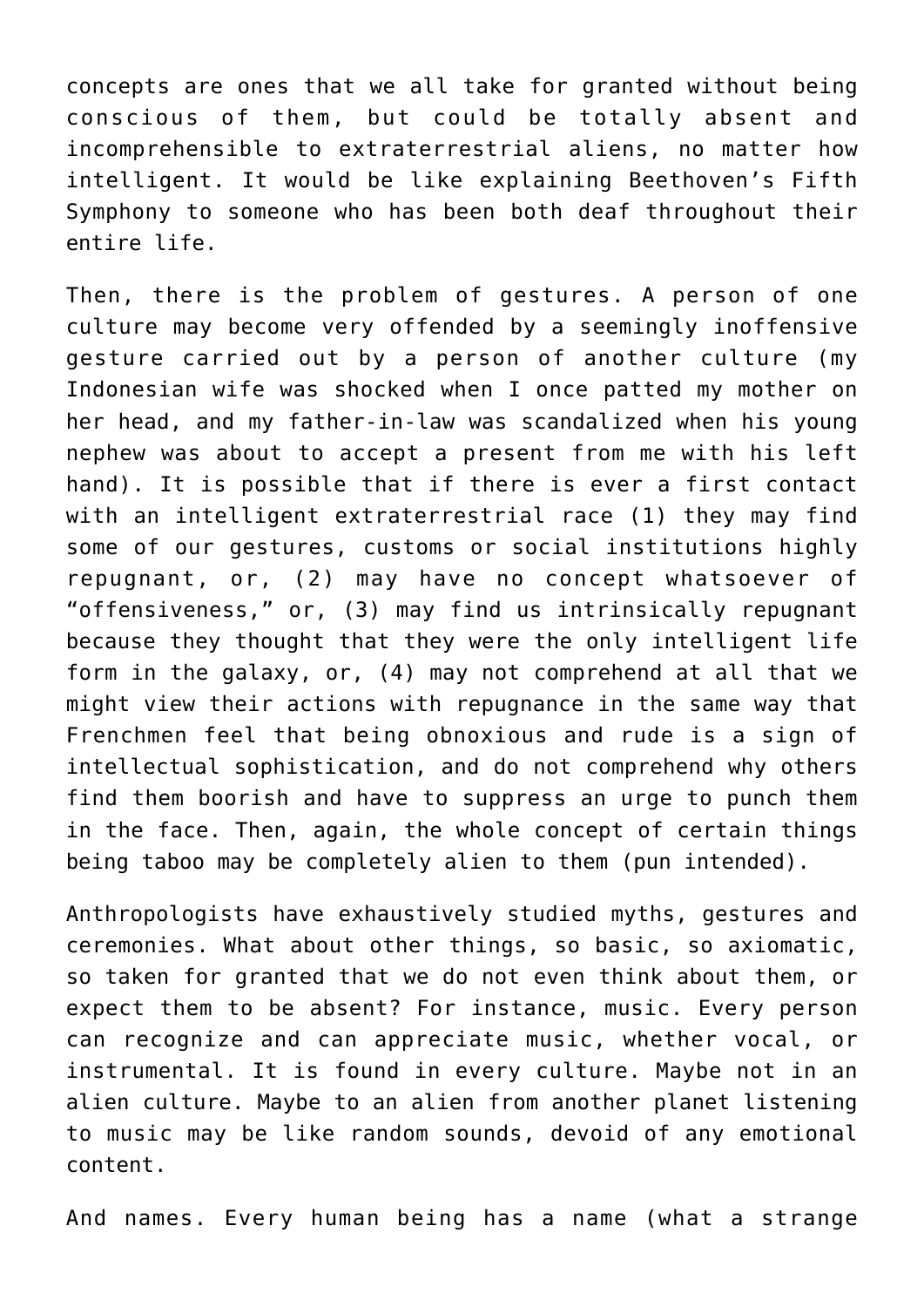concept!). Said names are not abstract sounds; they each have a meaning: Running Bear, April, Felix, Laughing Water, Violet, Amadeus, Armando, Felicity (although peasant Chinese girls often did not have what would be thought of as names, they nevertheless were referred by name as Second Sister, Fourth Sister, etc.).

Religion. Every culture has a religion whether it is convoluted or simplistic. Such a concept would confuse any alien. It confuses me.

Another illustration, one that always affords endless amusement, is the difference between men and women. For millennia, men have found women to be, at times, to put it politely, incomprehensible (other words come to mind). Only lately has it become evident that women find men equally perplexing. Yet, we are from the same species. Sit at any park and take note of who [whistles](https://www.researchgate.net/publication/263489049_Whistling_Yet_another_gender_difference) music and who does not and you will find that it is men that overwhelmingly whistle; set up a detailed map of the world or a country, a continent, or a city, and it will attract males, some of whom seem to become mesmerized, but not women. Yet, with all the countless similarities in physiology and psychology, it often seems as if each gender comes from another planet—and this on minutiae. Thus, if we let our minds free rein and imagine contact with an imaginary alien race that is intelligent, many of our most basic assumptions may turn out to be a hindrance, if not dangerous (just how dangerous? There are subtleties embedded in all [languages,](https://theimaginativeconservative.org/2020/12/social-political-significance-you-armando-simon.html) one of which in history resulted in the incineration of an entire city [along](https://www.nytimes.com/1989/08/21/opinion/l-good-translation-might-have-prevented-hiroshima-322089.html) with its inhabitants in World War II because of a mistranslation in *one* word). The fact is that, in the absence of any data whatsoever, we are reduced to anticipating scenarios through sheer speculation.

And then there is the technical level of an alien society. Our level of technological achievement may not correspond to theirs, so that it may be a case of 1890s Europeans coming into contact with the Stone Age savages in Africa (SETI may be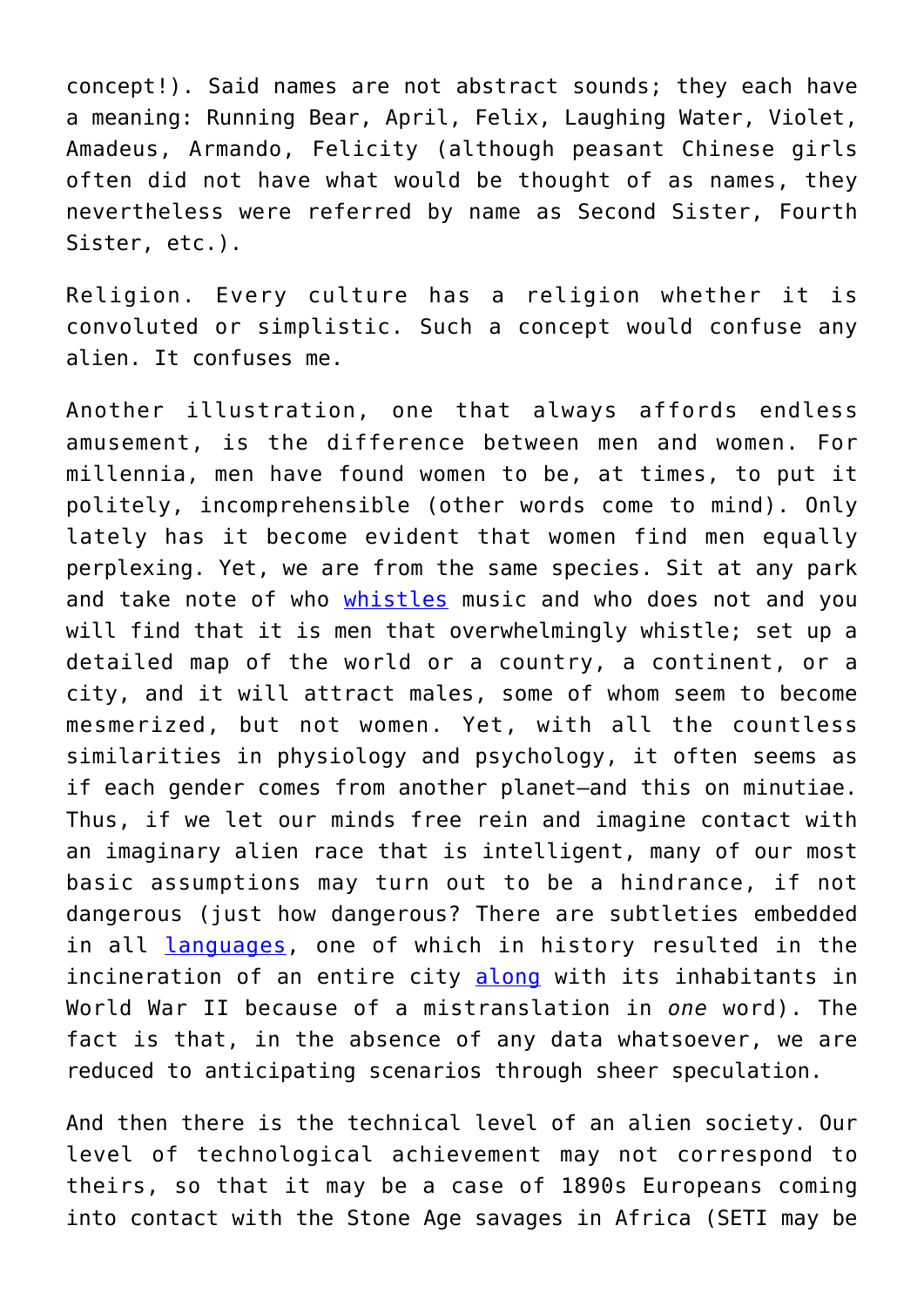either a complete waste of time, or, even dangerous).

Humans are [herd](https://www.newenglishreview.org/moo/) animals—just look how we tend to aggregate in the millions, like wildebeest, around focal points that we call cities. Such aggregation in the 1800s facilitated a high degree of technical advancement. What if an alien species is agrarian, or non-herd? What if they have no interest, no curiosity, towards other species, other worlds? Or, what if they are technologically advanced, but they are xenophobic, like the Chinese and Japanese of the 1800s—and we insist on pushing for contact? What if we meet a species that is so aggressive that it makes the Mongol hordes, or the Khmer Rouge, look like humanitarians by comparison? That possibility has been already brought up by Stephen Hawkins, and [others.](https://nautil.us/we-better-think-twice-about-what-we-say-to-et-16899/) Or conversely, what if we meet a peaceful race during one of our own, episodic, busts of genocidal violence?

Then again, a basis for hostility could be on a more elemental level than linguistic, or cultural differences. It could simply be a matter of stimulus-response. In ethology, many species exhibit a "fixed action pattern" when presented with a particular stimulus. In some animals, a red spot in one part of the body leads to aggressive behavior while in other species a black spot elicits food begging behavior. On the basis of this, let us speculate into meeting an intelligent organism with a protean morphology whose usual shape is towards the horizontal but does battle in a vertical form—and meets our cylindrical species for the first time.

To get an idea of real-world cultural differences watch the YouTube on "First Japanese Visitor to USA Describes American [Life.](https://www.youtube.com/watch?v=IvPxCuIspWs)" And, along those same lines, remember again how one word's mistranslation resulted in dropping the atomic [bomb](https://historycollection.com/10-major-historical-mistakes-changed-world-forever/8/) on Hiroshima.

Let me muddle this up even more.

Humans communicate via sound and, to a lesser, degree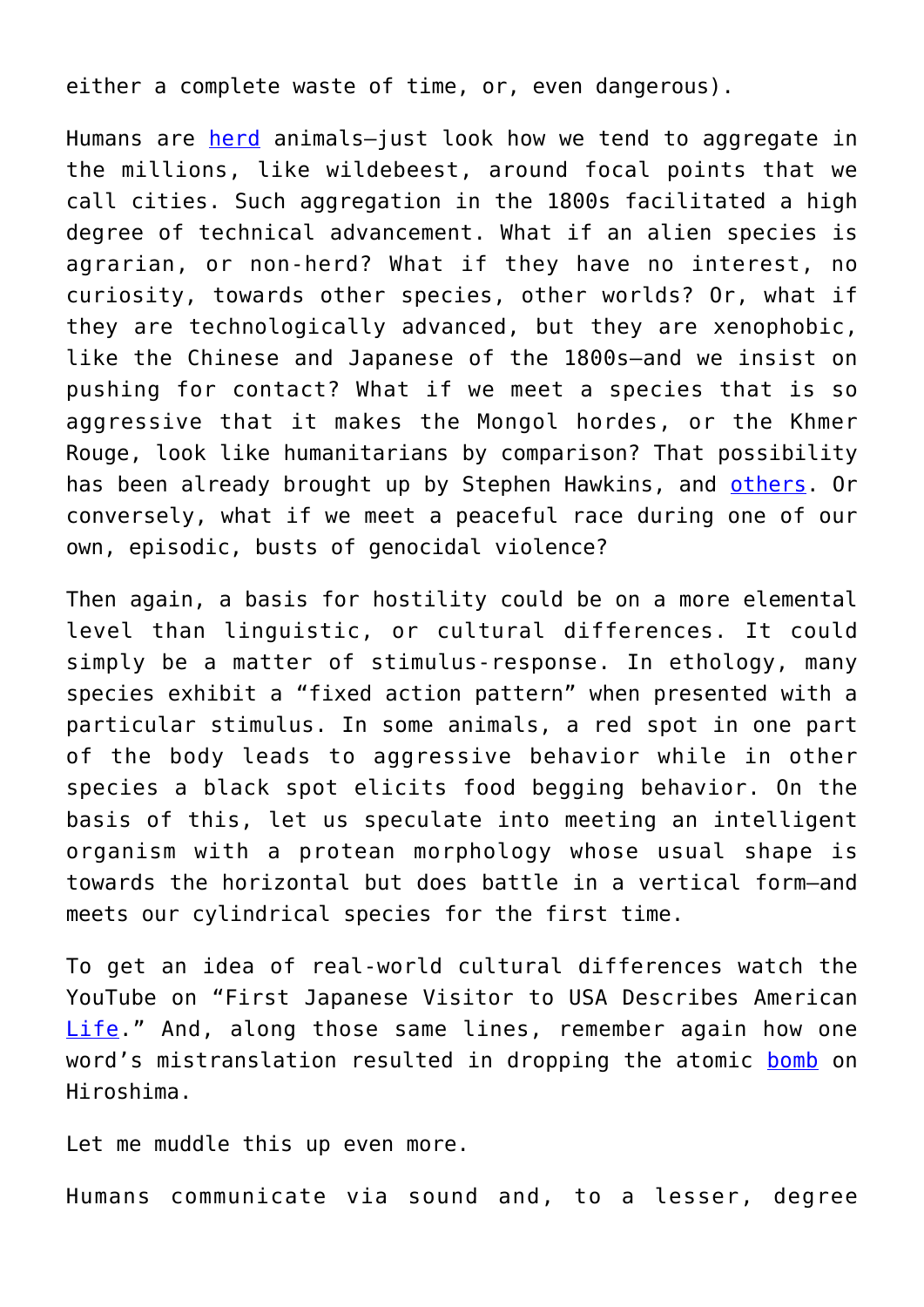visually. If another species communicates strictly via chemoreception, or, through chromatophores, communication with an alien species may be impossible. After all, we have no idea what ants are communicating to each other, nor know exactly what dolphins and whales are doing when they vocalize. When chameleons, cuttlefish and octopi change colors, what, exactly, are they communicating? Or are they even communicating?

It is occasionally asked how will we communicate with aliens when we can't even communicate with dolphins, whales, or apes? A possible answer: they're not intelligent. The fact of the matter is that when animals grunt, howl, sing, or click, they may simply communicate: I'm hungry, help me, piss off!, I want sex, mother!, come!, my territory!

In 1979, I was asked to contribute a chapter to a collection of essays by psychologists and sociologists on [UFOs](https://www.amazon.com/Phenomena-Behavioral-Scientist-Richard-Haines/dp/0810812282/ref=sr_1_1?crid=LWH1T8OQY1NT&keywords=UFO+Phenomena+and+the+Behavioral+Scientist.&qid=1652883841&sprefix=ufo+phenomena+and+the+behavioral+scientist.+%2Caps%2C188&sr=8-1#customerReviews), entitled *UFO Phenomena and the Behavioral Scientist*. In it, I wrote that I was skeptical of the reports of the little humanoids with almond-shaped eyes, because the idea that an extraterrestrial life form had also developed this human-like morphology, and, had achieved technology was too unlikely to be real. It took millions of years for *Homo sapiens* to appear, then very recently developed technology, all of it a microsecond in geological time. My position still stands.

In conclusion, it would be nice, at this point, to put all of the above together and conclude with something definite about alien physiology or behavior, but the fact of the matter is that, in regards to future contact with extraterrestrial aliens, nothing at all is definite. Nothing. It is simply *terra incognita.*\*

But let me put forth a question, one that if you truly think about it, may send shivers up your back: *what if we are alone?*

What if we're "it?"